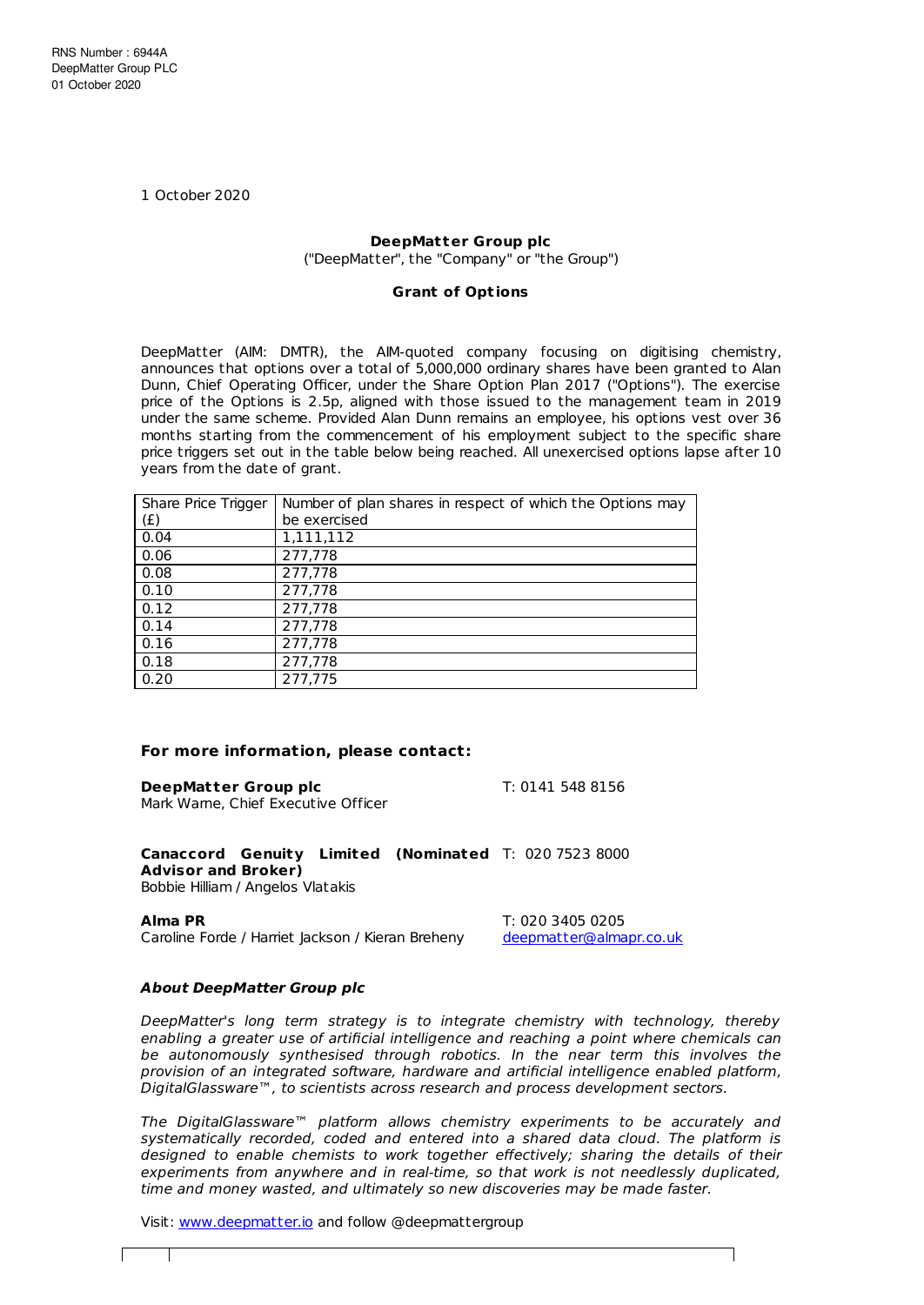| 1            | Details of the person discharging managerial responsibilities /<br>person closely associated                     |                                                                                                                                                                                                         |           |  |
|--------------|------------------------------------------------------------------------------------------------------------------|---------------------------------------------------------------------------------------------------------------------------------------------------------------------------------------------------------|-----------|--|
| a)           | Name                                                                                                             | Alan Dunn                                                                                                                                                                                               |           |  |
| $\mathbf{2}$ | <b>Reason for the notification</b>                                                                               |                                                                                                                                                                                                         |           |  |
| a)           | Position/status                                                                                                  | <b>Chief Operating Officer</b>                                                                                                                                                                          |           |  |
| b)           | Initial notification<br>/Amendment                                                                               | Initial Notification                                                                                                                                                                                    |           |  |
| 3            | Details of the issuer, emission allowance market participant,<br>auction platform, auctioneer or auction monitor |                                                                                                                                                                                                         |           |  |
| a)           | Name                                                                                                             | DeepMatter Group plc                                                                                                                                                                                    |           |  |
| b)           | LEI                                                                                                              | 213800WSAEORFSGUAB87                                                                                                                                                                                    |           |  |
| 4            |                                                                                                                  | Details of the transaction(s): section to be repeated for (i) each<br>type of instrument; (ii) each type of transaction; (iii) each date;<br>and (iv) each place where transactions have been conducted |           |  |
| a)           | Description of the financial<br>instrument, type of<br>instrument                                                | Ordinary Shares of 0.01 pence each                                                                                                                                                                      |           |  |
|              | Identification code                                                                                              | ISIN: GB00B29YYY86                                                                                                                                                                                      |           |  |
| b)           | Nature of the transaction                                                                                        | Grant of options                                                                                                                                                                                        |           |  |
| C)           | Price(s) and volume(s)                                                                                           | Price(s)                                                                                                                                                                                                | Volume(s) |  |
|              |                                                                                                                  | 2.5p                                                                                                                                                                                                    | 5,000,000 |  |
|              |                                                                                                                  |                                                                                                                                                                                                         |           |  |
| d)           | Aggregated information                                                                                           |                                                                                                                                                                                                         |           |  |
|              | - Aggregated volume                                                                                              | N/A                                                                                                                                                                                                     |           |  |
|              | - Price                                                                                                          |                                                                                                                                                                                                         |           |  |
|              | - Total                                                                                                          |                                                                                                                                                                                                         |           |  |
| e)           | Date of the transaction                                                                                          | 30 September 2020                                                                                                                                                                                       |           |  |
| f)           | Place of the transaction                                                                                         | London Stock Exchange                                                                                                                                                                                   |           |  |

This information is provided by RNS, the news service of the London Stock Exchange. RNS is approved by the Financial Conduct Authority to act as a Primary Information Provider in the United Kingdom. Terms and conditions relating to the use and distribution of this information may apply. For further information, please contact [rns@lseg.com](mailto:rns@lseg.com) or visit [www.rns.com](http://www.rns.com/).

RNS may use your IP address to confirm compliance with the terms and conditions, to analyse how you engage with the information contained in this communication, and to share such analysis on an anonymised basis with others as part of our commercial services. For further information about how RNS and the London Stock Exchange use the personal data you provide us, please see our **[Privacy](https://www.lseg.com/privacy-and-cookie-policy) Policy**.